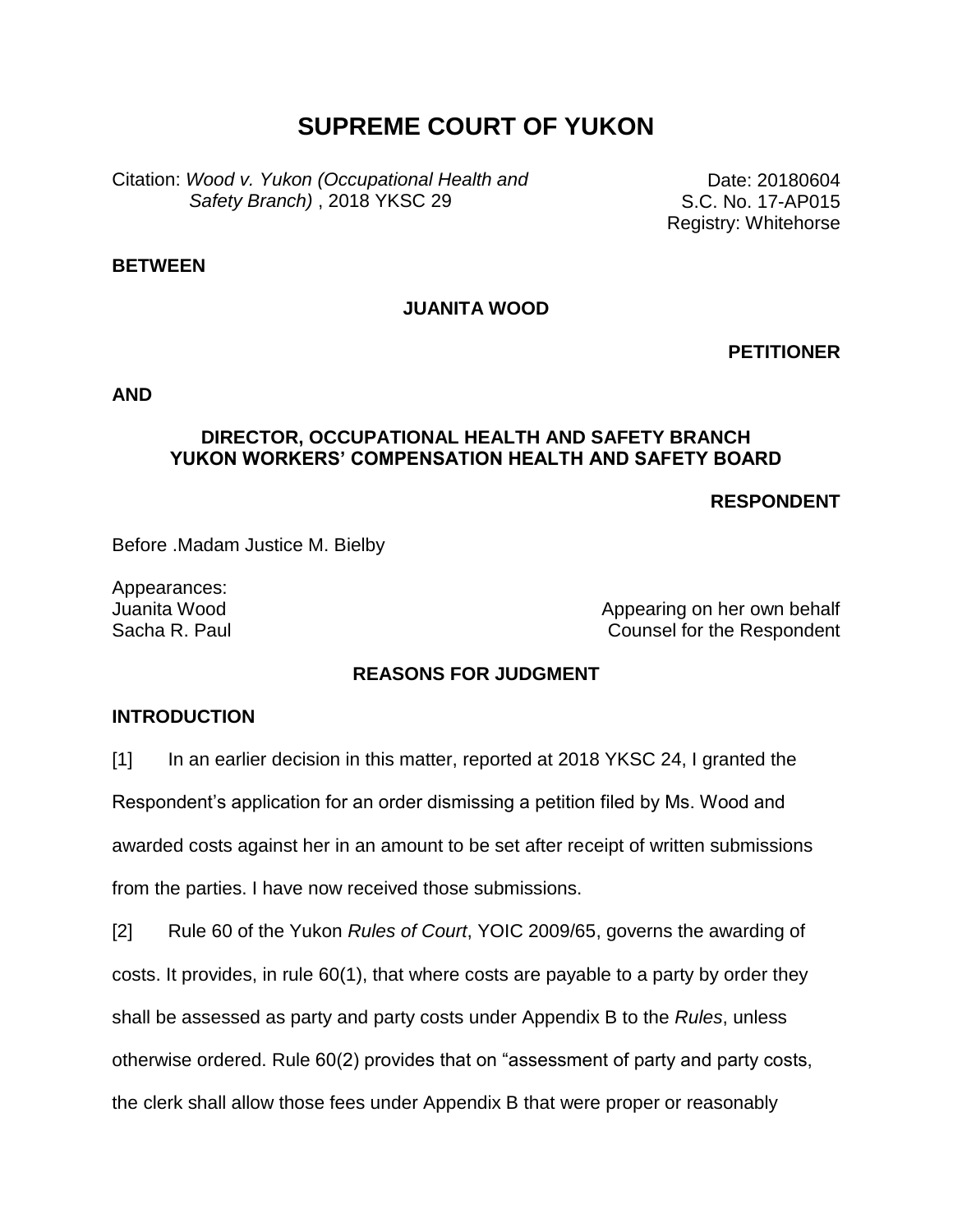necessary to conduct the proceeding." Rule 60(14) provides that, as an option to assessment, a court may order a lump sum as the costs and either fix that sum, inclusive or exclusive of disbursements, or order that costs be set in accordance with Schedule 3 of Appendix B.

[3] Further, s 2(a) of Appendix B to the Yukon *Rules of Court*, establishes three scales under which costs are to be assessed. Scale A is to be applied to matters of "little or less than ordinary difficulty", Scale B is to be applied for matters of "ordinary difficulty" and Scale C is for matters of "more than ordinary difficulty". The Tariff portion of Appendix B establishes a minimum and maximum number of "units" to be awarded by an assessor to various steps in an action. Total assessed costs can then be established by multiplying the number of units awarded for each step by the value of those units, as determined by whether they are to be assessed on Scales A, B or C. Section 3 of Schedule B provides the value of each unit of work at \$60 for work assessed on Scale A, \$110 in relation to work done on Scale B and \$170 for work done on Scale C.

[4] No assessment of the number and type of units of work claimed to have been done by Respondent's counsel has been ordered or made. Section 2(d) of Appendix B to the Rules creates assessment as the default mechanism for establishing costs by stating "costs must be assessed under Scale B, unless a party, on application, obtains an order of the court that the costs be assessed under another scale". The Respondent nonetheless submits that I should use my discretion to order that costs be set as a lump sum pursuant to rule 60(1) and that lump sum, inclusive of disbursements, should be set at \$12,500.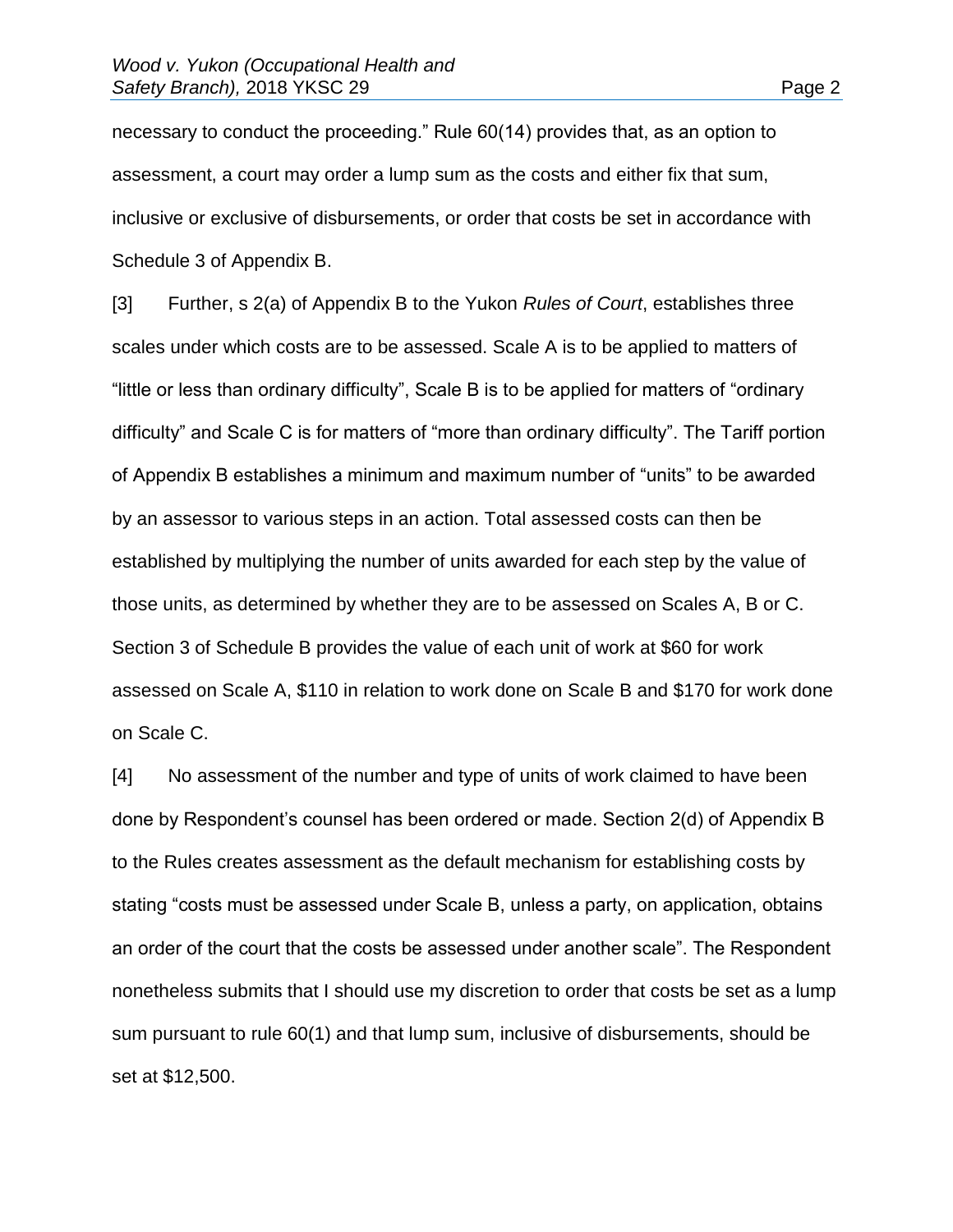[5] It argues that any lump sum awarded should be relatively generous, based on its view that if costs had been assessed, Scale C would apply. It argues this highest scale would be appropriate given my earlier finding that Ms. Wood's petition was vexatious and an abuse of process, and given the numerous times Ms. Woods amended that Petition prior to the application to strike, including a final amendment made only a few days before that application was heard. Each of the amendments resulted in the expenditure of time by the Respondent's counsel, in reviewing and analysing the changes made.

[6] It advises that 81.5 units of time and effort were expended by its counsel, which works out to an entitlement \$13,855 if costs were set on Scale C. It offers an alternative by way of comparison, to the effect that costs would be \$8,965 if set on Scale B. To whichever of these scales and sums is used as a comparison to its lump sum proposal it submits that \$1,000 be added, to reflect the costs of its counsel to travel to Whitehorse from Winnipeg to make the oral application. As compared to \$14,855 the \$12,000 lump sum is arguably reasonable.

[7] Ms. Woods responds by suggesting that I have no discretion to order costs in any amount other than those set under Schedule 3, Item 2 of Appendix B, that provides:

If the application is opposed and requires a  $\frac{1}{2}$  day or less for the hearing

- (a) Scale A....\$300
- (b) Scale B...\$550
- (c) Scale C...\$850 And, in addition,
- (d) in lieu of disbursements....\$120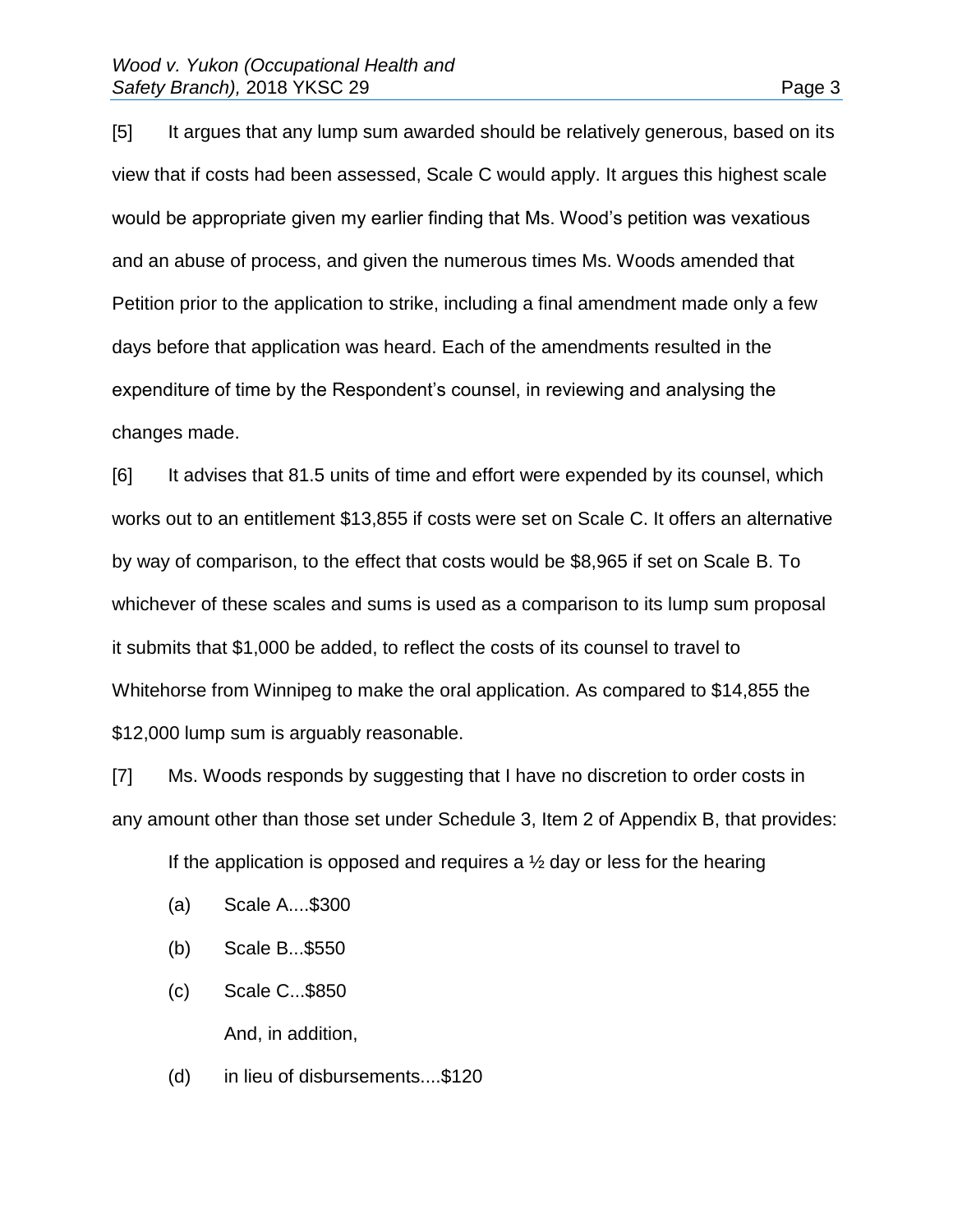[8] This submission misunderstands the role of Schedule 3 to Appendix B. That Schedule may be applied by a judge who orders lump sum costs under rule 60(14)(b) as a means of calculating those costs. It does not, however, limit a judge to setting lump sum costs pursuant to that rule. Rule 60(1) permits a judge to fix costs in another manner, which would include setting a lump sum in a different amount than that

prescribed in Schedule 3.

[9] Ms. Woods does not otherwise argue that costs should be assessed rather than set as a lump sum, but submits that for the latter purpose Scale A should be used as a comparitor. Under that scale, costs are set in the amount of \$60 a unit. An award of costs based on 81.5 units would thus amount to an award of 81.5 times \$60 or \$4,890. She submits that this is the appropriate figure for lump sum costs given the lack of express permission in the *Rules* to set costs awarded on the striking of a vexations petition on the basis of Scale B or C. She also notes that the Respondent did not amend its materials on the lead-up to the oral application notwithstanding her various amendments to the Petition.

[10] She further suggests that the Respondent's scale of costs be set on Scale A because it was advantaged by having the assistance of both in house and private legal counsel whereas she was self-represented. She otherwise characterizes her matter as a simple application, attracting the application of Scale A and challenging the number of units the Respondent identifies as having been spent on various steps in the matter.

[11] Ms. Wood's petition was not a simple matter in that it was one more step in a series of vexatious steps she has repeatedly taken, each of which was not common or routine and at which she has consistently failed to succeed. Rule 60(1) grants a judge a